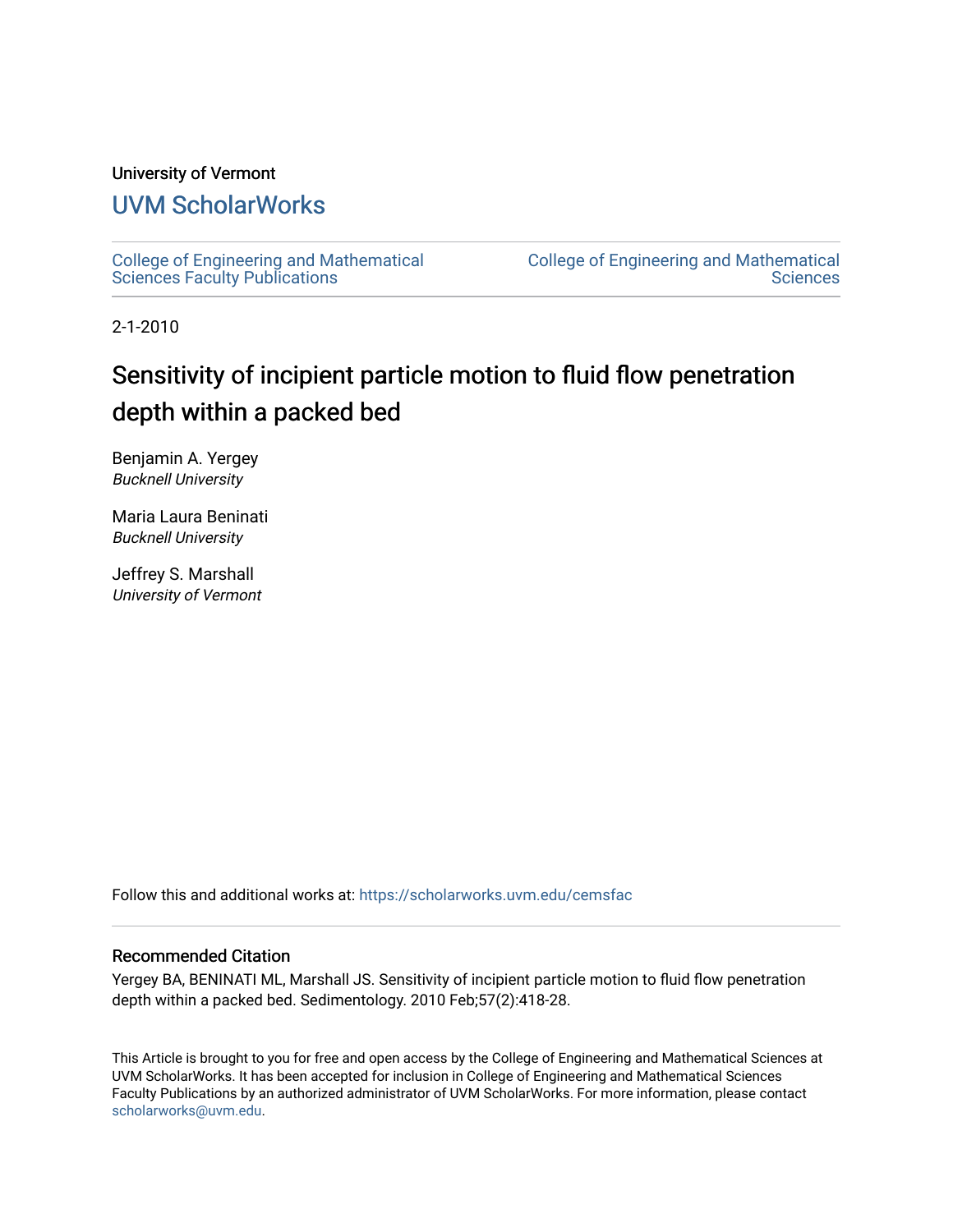**MENTOLOG** the journal of the

# Sensitivity of incipient particle motion to fluid flow penetration depth within a packed bed

BENJAMIN A. YERGEY\*, MARIA-LAURA BENINATI\* and JEFFREY S. MARSHALL- \*Mechanical Engineering Department, Bucknell University, 701 Moore Avenue, Lewisburg, PA 17837, USA (E-mail: mlb041@bucknell.edu) -School of Engineering, University of Vermont, Burlington, VT 05405, USA

Associate Editor – Subhasish Dey

## ABSTRACT

A discrete element method is applied to a three-dimensional analysis related to sediment entrainment on a micro-scale. Sediment entrainment is the process by which a fluid medium accelerates particles from rest and advects them upward until they are either transported as bedload or suspended by the flow. Modelling of the entrainment process is a critically important aspect for studies of erosion, pollutant resuspension and transport, and formation of bedforms in environmental flows. Previous discrete element method studies of sediment entrainment have assumed the flow within the particle bed to be negligible and have only allowed for the motion of the topmost particles. At the same time, micro-scale experimental studies indicate that there is a small slip of the fluid flow at the top of the bed, indicating the presence of nonvanishing fluid velocity within the topmost bed layers. The current study demonstrates that the onset of particle incipient motion, which immediately precedes particle entrainment, is highly sensitive to this small fluid flow within the topmost bed layers. Using an exponential decay profile for the inner-bed fluid flow, the discrete element method calculations are repeated with different fluid penetration depths within the bed for several small particle Reynolds numbers. For cases with slip velocity corresponding to that observed in previous experiments with natural sediment, the predicted particle velocity is found to be a few percent of the fluid velocity at the top of the viscous wall layer, which is a reasonable range of velocities for observation of incipient particle motion. This method for prescribing the fluid flow within the particle bed allows for the current discrete element method to be extended in future studies to the analysis of sediment entrainment under the influence of events such as turbulent bursting. Additionally, predictions for the slip velocities and fluid flow profile within the bed suggest the need for further experimental studies to provide the data necessary for additional improvement of the discrete element method models.

Keywords Discrete element method, incipient motion, particle bed, penetration depth, porous media, sediment entrainment, slip velocity.

# INTRODUCTION

Prediction of sediment particle incipient motion in boundary-layer flows, which immediately precedes sediment entrainment, has been a focus of research for over seven decades. The classic research on this subject was performed by Shields (1936) for turbulent boundary layer flows over flat beds by balancing the drag on a particle with the gravitational forces resisting motion. By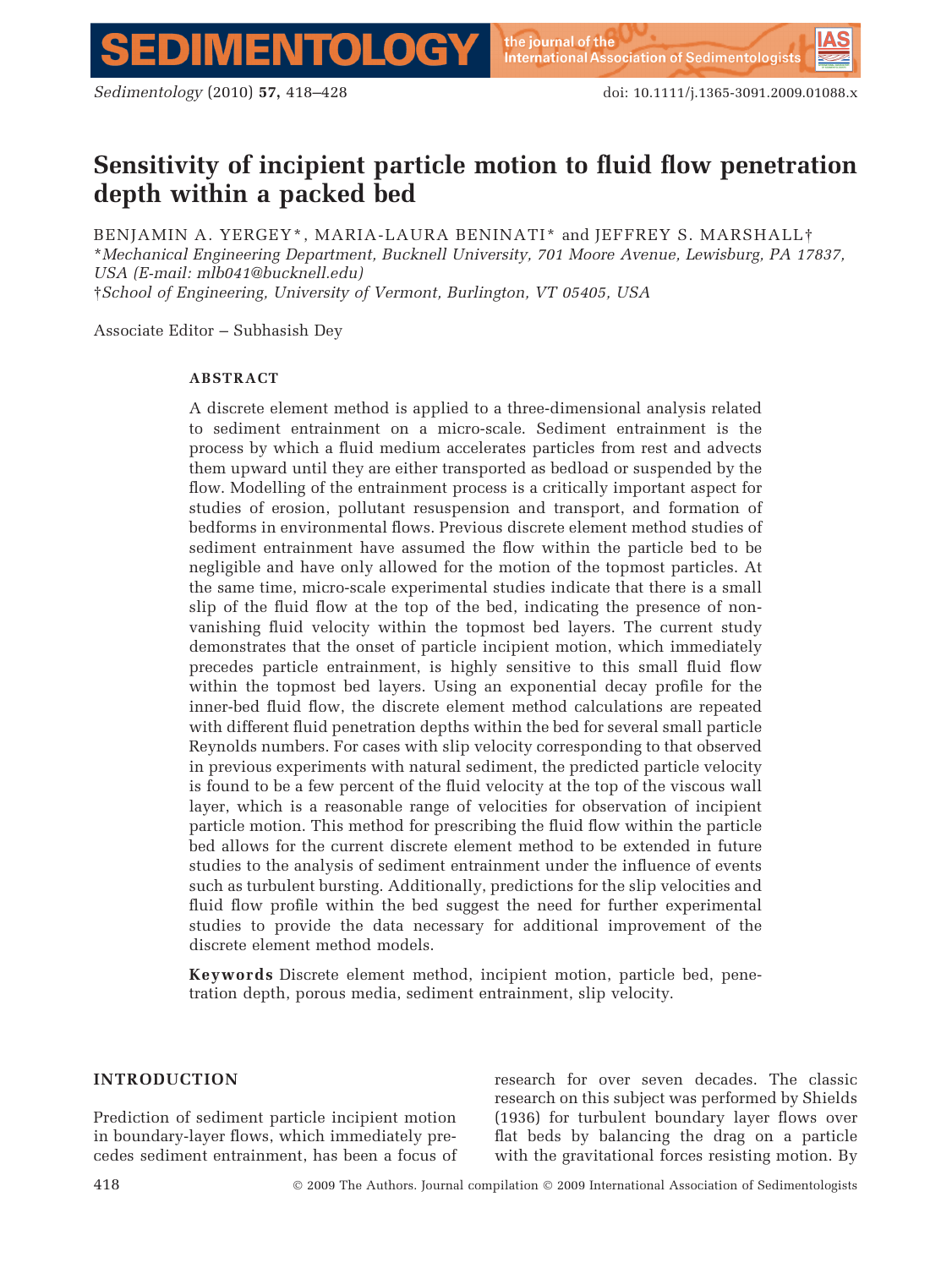extrapolating experimental results for sediment discharge versus bed shear stress to a state of zero sediment discharge, Shields (1936) obtained the well-known relationship for the critical fluid shear stress at which the onset of particle motion occurs. However, as noted by Shields (1936) and numerous subsequent researchers (e.g. Vanoni, 1975), the process of incipient sediment motion is statistical in nature and no truly critical condition exists at which the sediment starts moving all at once. Rather, there is an interval of the bed shear stress over which the fraction of sediment in motion increases rapidly, leading to a state in which the particles in the top layer are nearly all in motion.

Many subsequent investigators report data for incipient particle motion under different conditions for both laminar and turbulent flows (e.g. White, 1940; Egiazaroff, 1950; Tison, 1953; Shvidchenko & Pender, 2000; Pender et al., 2007). Ling (1995) proposed separate theoretical thresholds for incipient rolling and lifting motions of a particle. For uniform spherical particles, Ling considered the fluid velocity around a spherical particle to be purely streamwise and to vary linearly with height (an assumption used for the viscous sub-region in turbulent boundary layers). The thresholds developed determine the critical fluid shear stress required for incipient motion of particles either in a rolling motion over stationary particles or a lifting motion from a bed of stationary particles.

There has recently been renewed interest in modelling of incipient particle motion. In part, this interest derives from the recent use of largeeddy simulation (LES) methods for sediment transport turbulent flows (e.g. Zedler & Street, 2001; Chang & Scotti, 2003) which require improved time-accurate models for sediment entrainment into the flow. At the same time, recent findings suggest that the classical models of incipient motion may have left out some important aspects of the problem. For instance, Foster et al. (2006) demonstrate that particle incipient motion can occur due to exposure of particles to a pressure gradient, such as might be caused by a passing free-surface wave or vortex; this is an entirely distinct mechanism for incipient motion from the shear-stress driven motion described in the classical studies. Hammond et al. (1984) and Fenton & Abbott (1977) note the deviation from the Shields criterion observed for particles with different relative protrusion into the flow, such as might occur for beds composed of particles of different sizes or loosely

packed particles. Zanke (2003) reinterpreted a variety of incipient motion data to account for the effect of fluctuations in the turbulent boundarylayer flow. A recent review of research on incipient particle motion is given by Dey & Papanicolaou (2008).

A number of studies have noted that the fluid velocity field just above the particulate bed exhibits a non-zero slip velocity, indicating the presence of shear-driven fluid flow within the topmost part of the particle bed (Brinkman, 1947; Beavers & Joseph, 1967; Taylor, 1971; Larson & Higdon, 1986, 1987; Sahraoui & Kaviany, 1992; James & Davis, 2001; Pokrajac et al., 2007). Beavers & Joseph (1967) and Taylor (1971) argue that the slip velocity is proportional to the shear stress above the bed. James & Davis (2001) and Larson & Higdon (1986, 1987) examine the micro-scale flow and resulting shear-driven velocity fields for porous beds composed of arrays of rods. Sangani & Behl (1989) compare micro-scale analytical solutions of the Stokes equations with the continuum approximations of Brinkman (1947) and Acrivos & Chang (1986) and find that the continuum approximations remain reasonably accurate even when the length-scale associated with the velocity decay within the bed is of the order of the particle diameter. Based on experiments with flow in a flume over flat sand beds with different grain sizes, Gyr & Schmid (1997) present fluid velocity profiles that exhibit dimensionless slip velocities  $u_+ = u/u_*$  at the bed surface ranging from 0 (for a hydraulically smooth bed) to nearly 8 for values of the dimensionless bed roughness height  $k_{+} = k u_{*}/v < 2.8$ , where  $u_* \equiv (\tau_w / \rho)^{1/2}$  is the friction velocity and v is the fluid kinematic viscosity. The relationship between fluid slip at the sediment–water interface and interfacial diffusion coefficients and deposition of small particles is examined by Fries (2007) and Fries & Trowbridge (2003). The increase in slip velocity with boundary suction in a porous medium is explored by Chen & Chiew (2004).

Detailed discussions of the forces acting on particles near the sediment–water interface and the role of these forces in various models of particle incipient motion are given by Phillips (1980) and more recently by Niño  $et$   $al.$  (2003). Implementation of individual particle force models for flow over a packed bed has been presented by Drake & Calantoni (2001), McEwan & Heald (2001) and Schmeeckle & Nelson (2003) using so-called 'discrete particle' or 'discrete element methods' (DEM). McEwan & Heald (2001) calculate the required destabilizing force for particles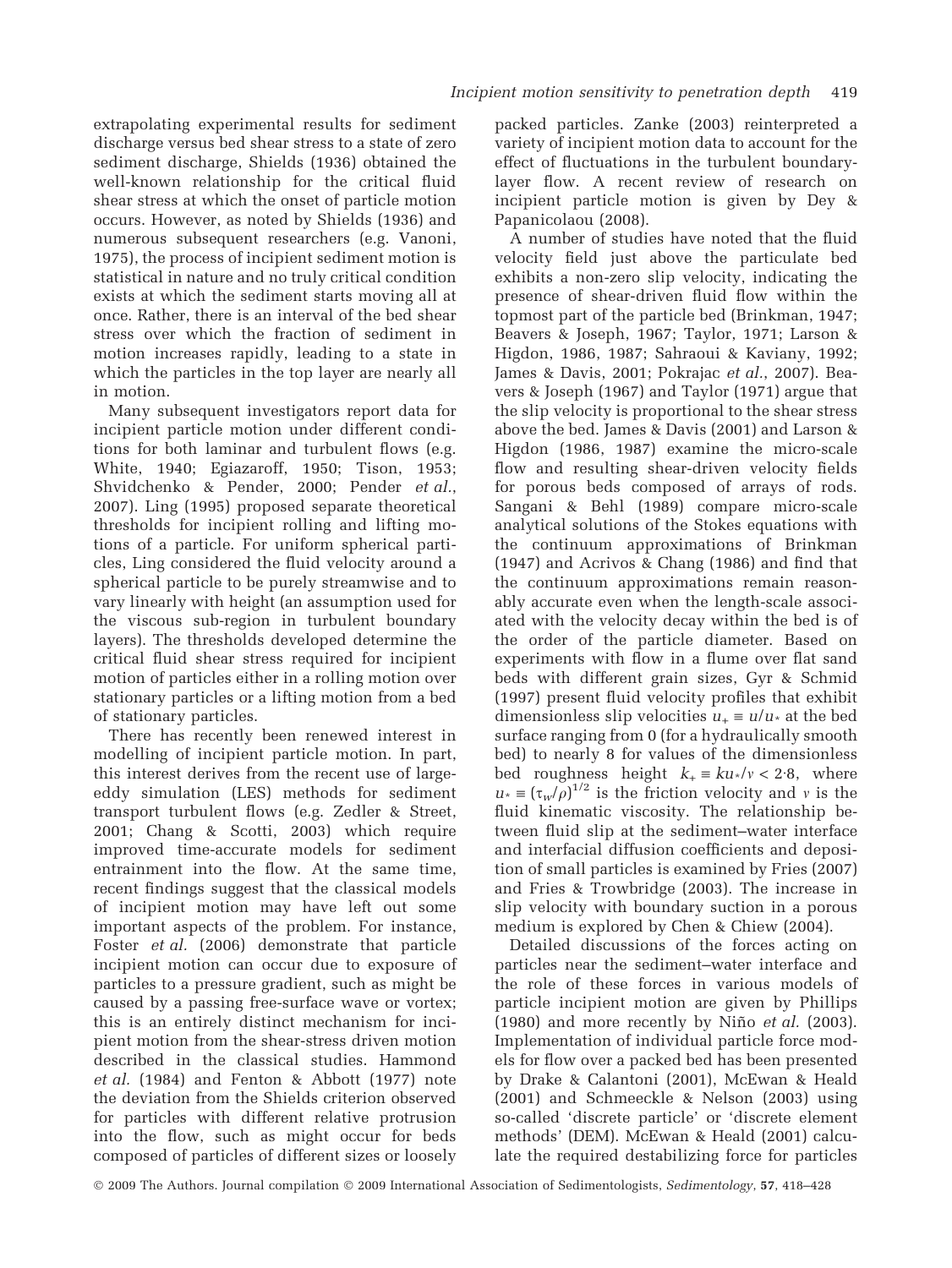to begin moving, considering each topmost particle to be in contact with exactly three other particles. Schmeeckle & Nelson (2003) assume the vertical momentum transport within the bed to be dominated by the bed drag and for a particle to be considered for motion it must be at the surface of the bed. Drake & Calantoni (2001) examine bedload transport of particles under wave-induced fluid oscillations of different forms. All these DEM studies neglect the effects of fluid slip and fluid motion within the bed.

The current paper incorporates fluid slip velocity and flow within the topmost part of the sediment bed into a DEM simulation in order to examine the sensitivity of the computational results for particle incipient motion to the form of the velocity field within the bed. The internalbed fluid velocity profile is incorporated into a DEM model which allows for motion of all sediment particles. The sensitivity of the DEM predictions to variation in penetration depth is examined, and an estimate for bed penetration depth is developed using previous data for incipient particle motion in comparison to the computational results.

The theoretical model for the fluid flow profile within the bed is discussed in the Theory for velocity profile within the bed section. In the Computational method section, a summary of the computational model is provided, which is based on the recent DEM model of Marshall (2009). The set-up and various parameters used for the numerical computations are discussed in the Problem setup section. Results of sensitivity tests for dependence of particle incipient model on fluid penetration depth are presented in the Computational results section. Conclusions are given in the Discussion and Conclusions section.

# THEORY FOR VELOCITY PROFILE WITHIN THE BED

The fluid–particle interfacial force introduces a body force f in the momentum conservation equation, to yield the mass conservation and Navier–Stokes equations for fluid flow of the form (Zhao et al., 2008; Marshall, 2009):

$$
\frac{\partial}{\partial t}(\varepsilon \rho_f) + \nabla \cdot (\varepsilon \rho_f \mathbf{u}) = 0 \tag{1}
$$

$$
\rho_{\mathbf{f}} \mathcal{E} \left[ \frac{\partial \mathbf{u}}{\partial t} + (\mathbf{u} \cdot \nabla) \mathbf{u} \right] = -\mathcal{E} \nabla p + \nabla \cdot (2 \mathcal{E} \mu \mathbf{D}) - \mathbf{f} \quad (2)
$$

where **D** is the rate of deformation tensor and **u** is the fluid velocity field of a spatially averaged fluid flow within the local pore space,  $\rho_f$  and  $\mu$  are the fluid density and viscosity, respectively, and the void fraction  $\varepsilon$  is expressed in terms of the particle concentration field  $\phi$  as  $\varepsilon = 1 - \phi$ . Within the particle bed, the common assumption is made that the flow is sufficiently slow that inertial terms are negligible (Bear, 1988). It is also assumed that the length-scale of the velocity field u is much smaller in the bed-normal y-direction than in the x-direction, so that the usual boundary layer approximation applies. If the particle concentration is uniform within the bed, Eq. 2 reduces to:

$$
\nabla p = \mu \frac{\mathrm{d}^2 \mathbf{u}}{\mathrm{d} y^2} - \frac{1}{\varepsilon} \mathbf{f}
$$
 (3)

The interfacial force for stationary particles is given by (Bear, 1988):

$$
\mathbf{f} = (\mu \varepsilon / B) \mathbf{u} \tag{4}
$$

where  $B$  is the average conductance of the porous medium. Substituting Eq. 4 into Eq. 3 yields:

$$
\nabla p = \mu \frac{\mathrm{d}^2 \mathbf{u}}{\mathrm{d} y^2} - \frac{\mu}{B} \mathbf{u}
$$
 (5)

Equation 5 is the same as the expression derived by Brinkman (1947) for flow through a 'particle swarm'. For a pressure-driven flow the shear term in this equation is negligible and Eq. 5 reduces to the well-known Darcy's law (Darcy, 1856) relating pressure gradient and velocity of flow through a porous medium.

Integrating Eq.  $5$  in  $v$  with zero pressure gradient yields an exponentially decaying velocity profile of the form:

$$
u(y) = u_0 \exp(y/P), \quad y < 0 \tag{6}
$$

where  $u_0$  is the slip velocity at the bed surface where  $u_0$  is the sitp velocity at the bed surface<br>(y = 0) and  $P \equiv \sqrt{B}$  is the characteristic lengthscale of exponential velocity decay within the bed, which is referred to here to as the 'penetration depth'. The bed surface  $(y = 0)$  is defined as the average value of the topmost point on the set of uppermost particles within the bed. Matching Eq. 6 to a linear velocity profile  $u(y) = Sy + u_0$ above the bed, where  $S$  is the shear rate, and requiring that both the velocity and the velocity gradient are continuous at  $y = 0$  yields an expression for slip velocity in terms of shear rate and penetration depth as: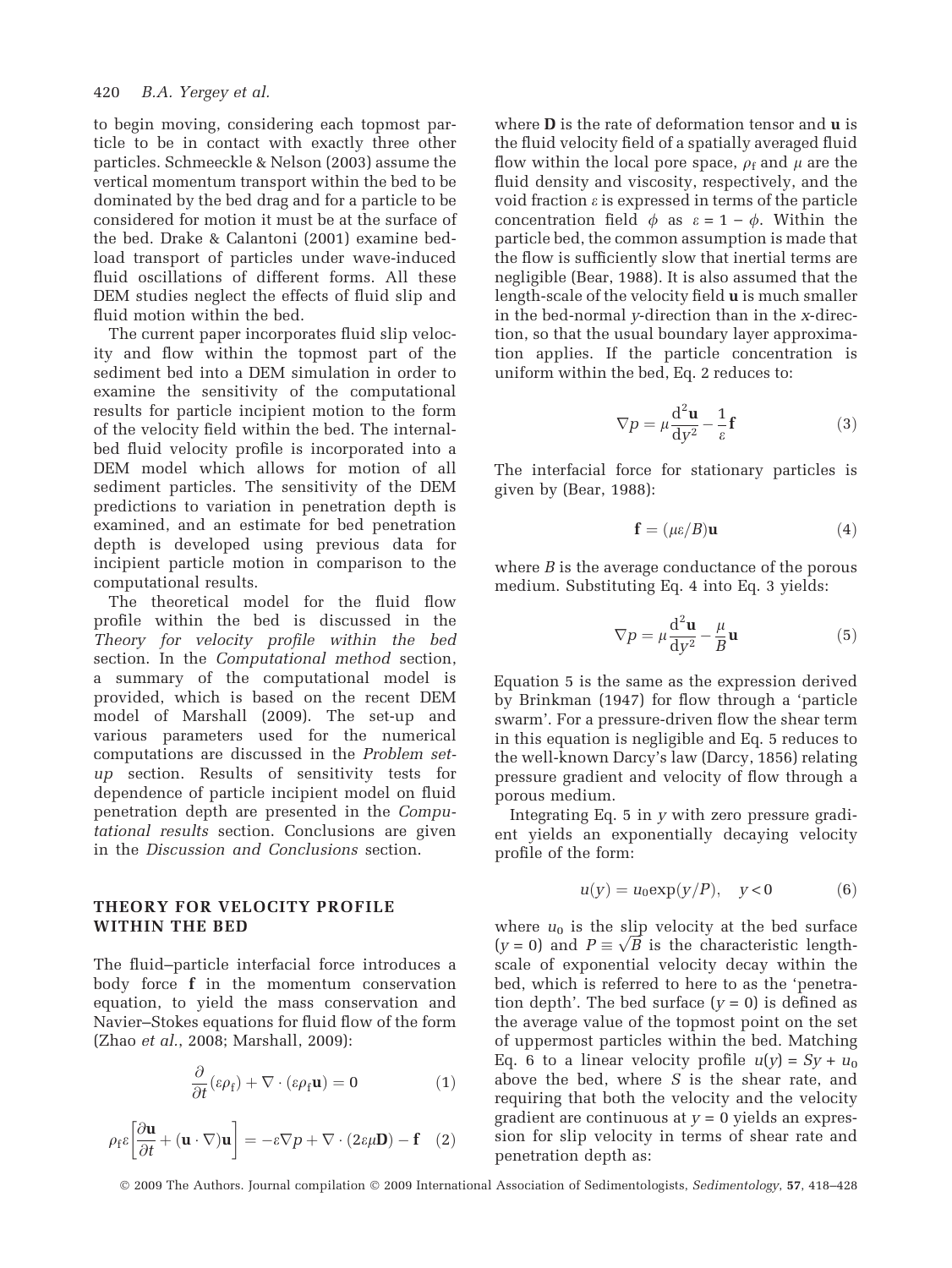$$
u_0 = SP \tag{7}
$$

Dimensionless variables are introduced using the wall (or viscous) scaling for a turbulent boundary layer, so as to better enable comparison with experimental data for turbulent boundary layers, as:

$$
u_{+} = \frac{u}{u_{*}}, \ \ y_{+} = \frac{yu_{*}}{v}, \ \ P_{+} = \frac{Pu_{*}}{v}, \ \ S_{+} = \frac{Sv}{u_{*}^{2}}, \ \ u_{0,+} = \frac{u_{0}}{u_{*}}, \ \ t_{+} = \frac{tu_{*}^{2}}{v}
$$
(8)

Using the fact that  $\tau_w = \mu S$  and the definition of the friction velocity  $u_* \equiv (\tau_w/\rho_f)^{1/2}$  gives  $S_+ = 1$ , so that Eq. (7) becomes  $u_{0+} = P_+$  and the dimensionless velocity profile can be expressed in terms of the dimensionless fluid penetration depth  $P_+$  as:

$$
u_{+} = \begin{cases} y_{+} + P_{+} & \text{for } y_{+} \ge 0 \\ P_{+} \exp(y_{+}/P_{+}) & \text{for } y_{+} < 0 \end{cases}
$$
 (9)

A schematic showing the form of the velocity profile is given in Fig. 1. The predicted exponential decay of the velocity profile within the bed is consistent with the Brinkman (1947) prediction.

#### COMPUTATIONAL METHOD

The particle motion is computed using a discrete element method (DEM) developed by Marshall (2006, 2007, 2009). The computational method uses a multiple time step algorithm, in which the fluid time step  $\Delta t = O(L/U)$ , the particle time step  $\Delta t_{\rm p} = O(d/U)$  and the collision time step



Fig. 1. Fluid velocity profile for flow through and above a porous medium, where  $u_0$  is the slip-velocity and  $u(y)$  is the fluid velocity as a function of height.

 $\Delta t_c = O(d(\rho_p^2/E_p^2 U)^{1/5})$  satisfy  $\Delta t > \Delta t_p > \Delta t_c$ . Here  $L = (v/u_*) \times 10^2$  is taken as the fluid length-scale,  $U = u_*$  is the fluid characteristic velocity scale, and  $E_p$  is the particle elastic modulus. As the model has been discussed in several previous studies (Marshall, 2006, 2007, 2009; Zhao & Marshall, 2008), only a short summary is presented here,

focusing on the terms of most importance for prediction of particle incipient motion.

The method follows the motion of individual particles by solution of the particle momentum and angular momentum equations using the action of fluid-induced and collision forces and torques. The dominant fluid force is the drag force, approximated by a modified form of the Stokes drag law:

$$
\mathbf{F}_{\mathrm{d}} = -3\pi \, d\mu \left(\mathbf{v} - \mathbf{u}\right) f \tag{10}
$$

where v and u are the particle and local fluid velocities and  $f$  is a friction factor that accounts for the effect of local particle crowding, which takes on the value  $f = 1$  for an isolated sphere. A correlation of Di Felice (1994) is used for  $f$  as a function of local particle concentration  $\phi$  and particle Reynolds number. The associated fluid torque arises from a difference in rotation rate of the particle and the local fluid region and is given by:

$$
\mathbf{M}_{\mathrm{F}} = -\pi \mu d^3 (\Omega - \frac{1}{2}\mathbf{\omega}) \tag{11}
$$

where  $\Omega$  is the particle rotation rate and  $\omega$  is the local fluid vorticity vector.

The lift force acting on a spherical particle at the top of the bed is not well-understood because of the effect of the sharp concentration gradient. For this reason, a number of DEM studies have neglected lift forces (e.g. McEwan & Heald, 2001; Schmeeckle & Nelson, 2003). In the current study, the lifting force on the particle is approximated roughly as the sum of the Saffman and Magnus lift expressions. The Saffman lift force (Saffman, 1965, 1968) gives the lift on a particle with small particle Reynolds number,  $\text{Re}_P \equiv |\mathbf{v} - \mathbf{u}| d/v < O(1)$ , rotating at the same rate as the local fluid rotation  $(\omega/2)$  as:

$$
\mathbf{F}_{\ell} = -2 \cdot 18 \ \chi \, m \, \frac{(\mathbf{v} - \mathbf{u}) \times \mathbf{\omega}}{\mathrm{Re}_p^{1/2} \alpha^{1/2}} \tag{12}
$$

where  $\chi = \rho_f/\rho_p$  is the density ratio, *m* is the particle mass, and  $\alpha \equiv \omega d/2|\mathbf{v} - \mathbf{u}|$ . The Magnus lift force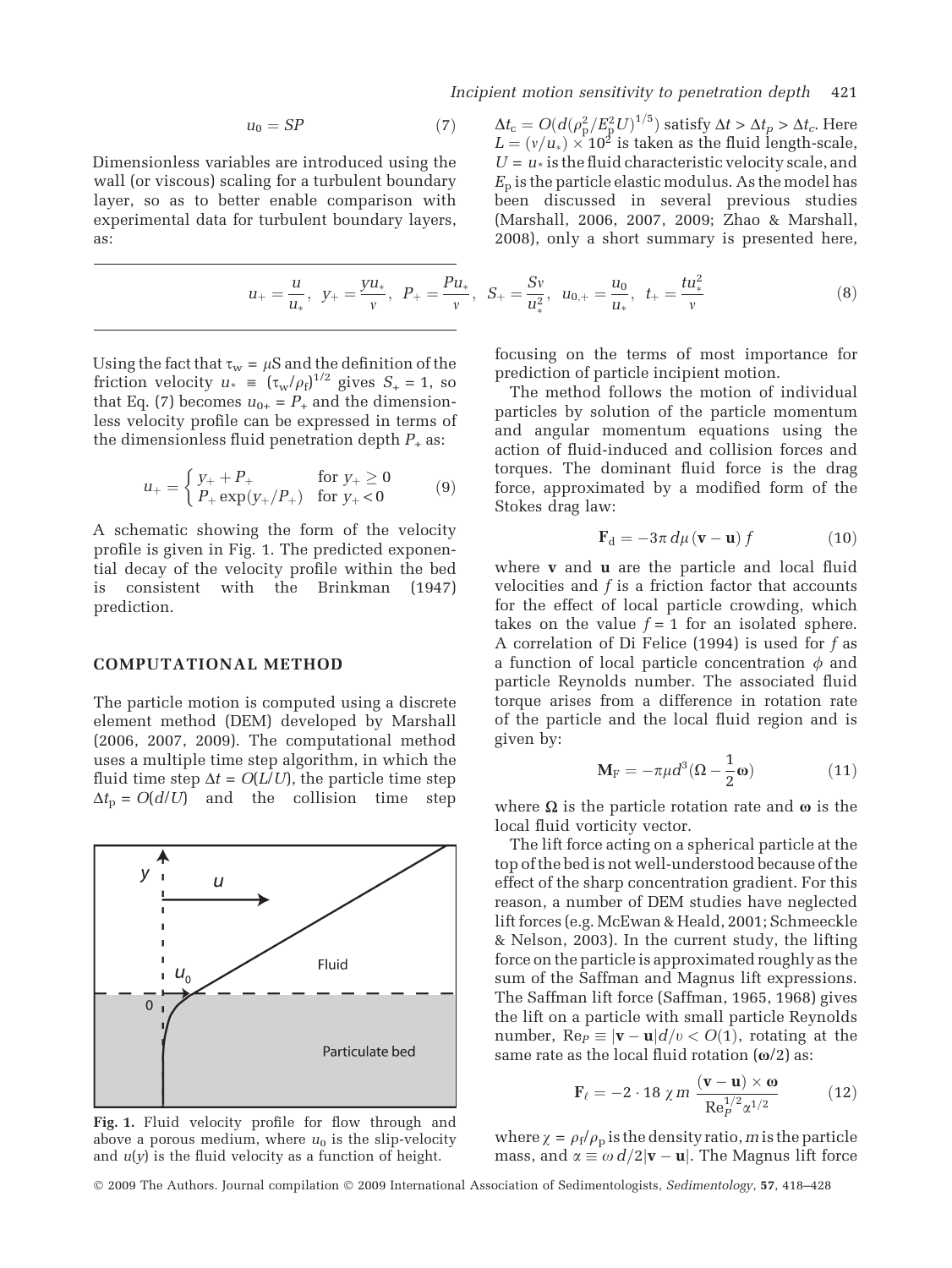gives an additional force on a particle rotating at a rate different from that of the local fluid as:

$$
\mathbf{F}_m = -\frac{3}{4}\chi \, m \left(\frac{1}{2}\mathbf{\omega} - \Omega\right) \times (\mathbf{v} - \mathbf{u}) \tag{13}
$$

The Magnus force is proportional to the difference in fluid and particle rotation rates, whereas the Saffman force assumes that this difference vanishes. For DEM studies, the particles can experience rapid transient rotations due to collisions, during which time the Magnus term dominates the lift force. Following collisions, the particle rotation rate gradually approaches the local fluid rotation rate due to the effect of the viscous torque  $M_F$ , at which point the Saffman term dominates the lift force. Additional discussion of models for particle lift at different particle Reynolds numbers is given by Crowe et al. (1998).

Particle collisions are simulated by employing a soft-sphere collision model that treats collisions as a spring and mass damper system, where each collision includes a normal force along the line of collision and frictional resistances for sliding and twisting motions of the particles. No rolling resistance is utilized in the current study. The normal vector **n** for a collision between particles *i* and  $j$  is given by:

$$
\mathbf{n} = (\mathbf{x}_j - \mathbf{x}_i) / |\mathbf{x}_j - \mathbf{x}_i| \tag{14}
$$

where  $x_i$  and  $x_i$  are the particle centroids. The total collision force and torque on a particle are given by:

$$
\mathbf{F}_{\mathrm{C}} = F_{\mathrm{n}} \mathbf{n} + F_{\mathrm{s}} \mathbf{t}_{\mathrm{S}}, \quad \mathbf{M}_{\mathrm{C}} = r F_{\mathrm{s}} (\mathbf{n} \times \mathbf{t}_{\mathrm{S}}) + M_{\mathrm{t}} \mathbf{n} \quad (15)
$$

where  $F_n$  is the normal force,  $F_s$  is the sliding resistance force,  $t<sub>S</sub>$  is the unit vector in the direction of sliding, r is the particle radius and  $M_t$  is the twisting resistance torque. The normal force is composed of the elastic force  $F_{\text{ne}}$  and a dissipative force  $F_{\text{nd}}$ . The classical Hertz (1882) expression for the elastic normal force is used and the common rate-based expression is used for the dissipative normal force, such that:

$$
F_{\text{ne}} = -k_N \delta_N = -K \delta_N^{3/2}, \quad F_{\text{nd}} = \eta_N \mathbf{v}_R \cdot \mathbf{n} \quad (16)
$$

Here the particle overlap  $\delta_N = r_i + r_j - |\mathbf{x}_i - \mathbf{x}_j|$ is written in terms of the radii of the two colliding particles  $r_i$  and  $r_j$ ,  $\mathbf{v}_R = \mathbf{v}_i - \mathbf{v}_j$  is the relative particle velocity and  $\eta_N$  is the dissipation coefficient. An expression due to Tsuji et al. (1992) is used which gives  $\eta_N = \bar{\alpha} (m k_N)^{1/2}$ , where the coefficient  $\bar{\alpha}$  can be expressed in terms of the particle restitution coefficient e. In general the restitution coefficient varies with particle Stokes number  $St = \rho_p d^2 U/18 \mu L$  (Joseph et al., 2001). For the present study the constant value  $e = 0.65$  is utilized which is the same value used by Schmeeckle & Nelson (2003) and is consistent with observed values for natural sediment for the range of Stokes numbers used in the computations (Schmeeckle et al., 2001). The coefficient K is given by  $K = k_N / \delta_N^{1/2} =$ The coefficient **K** is given by  $K = K_N / o_N$  =  $(4/3) E\sqrt{R}$ , where *E* and *R* are expressed in terms of the particle radii, elastic moduli, and Poisson ratios as:

$$
\frac{1}{R} \equiv \frac{1}{r_i} + \frac{1}{r_j}, \quad \frac{1}{E} \equiv \frac{1 - \sigma_i^2}{E_i} + \frac{1 - \sigma_j^2}{E_j} \qquad (17)
$$

The spring–dashpot–slider model is used here for the sliding resistance proposed by Cundall & Strack (1979), in which the tangential sliding force  $F_s$  is first absorbed by the spring and dashpot until its magnitude reaches a critical value  $F_{\text{crit}} = \mu_f |F_n|$ . An analogous model is employed for twisting resistance torque. The reader is referred to Marshall (2009) for details.

#### PROBLEM SET-UP

Computations are performed in a rectangular domain, as shown in Fig. 2. The spanwise and streamwise boundaries are periodic. The bottom plane of the domain is a fixed wall, and the top surface of the domain is a moving wall with velocity equal to the fluid velocity at that height. The particle bed is initialized by distributing particles evenly throughout the computational domain, with small velocities that are randomly perturbed. The particles are allowed to fall to rest at the bottom of the channel, with no fluid flow. A similar initialization procedure was used in the DEM studies by McEwan & Heald (2001) and Schmeeckle & Nelson (2003). Upon settling, the bed surface is observed to be flat, so that the maximum particle height in this equilibrium state is identified as the bed surface height for fluid velocity profile calculations. The computations are then restarted with the fluid velocity field turned on. A gradual ramping-up interval of  $0 < t_{+} < 20$  is used to minimize undue disturbance to the particles as the fluid velocity is turned on. The bottom row of particles is fixed to simulate the frictional forces due to additional particles that would exist in an infinite bed.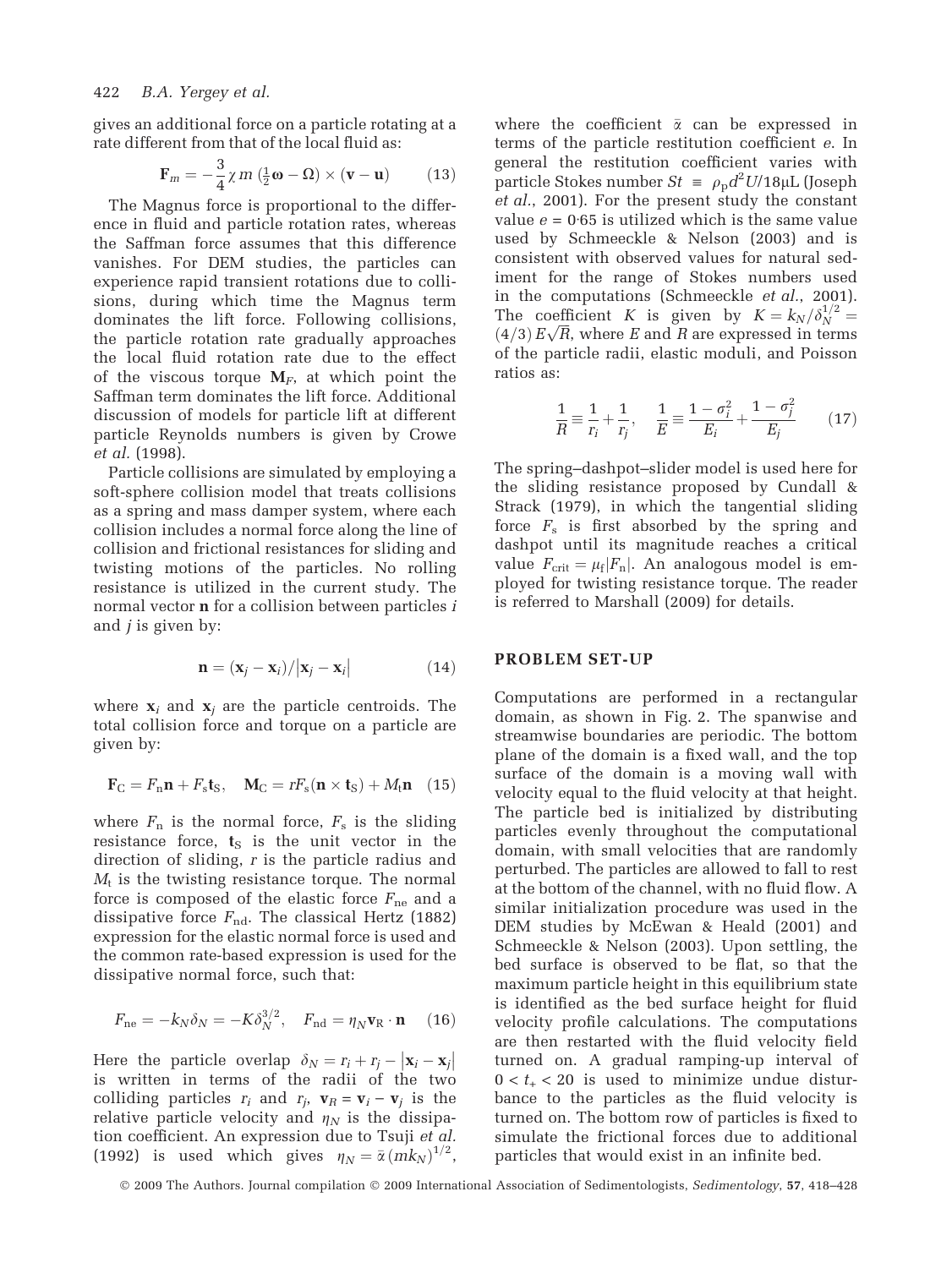

Fig. 2. Three-dimensional diagram of the computational domain.

The particle diameters and friction velocities considered are set to correspond with those used in the experiments of Gyr & Schmid (1997), which were performed for fine sand particles of mean diameter  $0.2$  mm and friction velocities ranging from 9 to 15 mm s<sup>-1</sup>.  $d_+ = du_*/v$  is defined as the particle diameter in wall units, which is equal to the particle Reynolds number scaled with the friction velocity. The computations examine six values of  $d_{+}$ , ranging from 1.3 to 2.7. The shear rate for all cases is set equal to the critical shear predicted by the Shields (1936) criterion for incipient particle motion, which is usually expressed in terms of a critical value of the dimensionless parameter  $\theta_{\rm crit}=\tau_{\rm crit}/dg(\rho_p-\rho_f)$ as a function of  $d_{+}$ . For each value of  $d_{+}$ , runs were performed with six different values of the penetration depth ranging from  $P_+ = 0.2$  to 25, corresponding to between  $0.1$  to 10 times the particle diameter. The penetration depth values were selected by observations for the range of values for which particles begin moving for the different cases examined. A summary of the parameter values used in the computations is given in Table 1.

The domain size is set to 100 wall units in the vertical and spanwise directions and to 400 wall units in the streamwise direction. The number of particles used varied with particle diameter from a low of about 60 000 to a high of 144 000 in such a way as to provide a uniform bed depth H for all cases. Using the time step scaling developed by Marshall (2009), the dimensionless fluid, particle and collision time steps for the current computa-

Table 1. Parameter values for the six different flow conditions examined, along with the symbol used for each case in Figs 4 and 5.

| Case | d(m)    | $u_*$ (m s <sup>-1</sup> ) | $d_{+}$ | $\theta_{\rm crit}$ | Symbol           |
|------|---------|----------------------------|---------|---------------------|------------------|
| 1    | 0.00015 | 0.012                      | 2.7     | 0.048               | $^{+}$           |
| 2    | 0.00015 | 0.0087                     | 1.3     | 0.080               |                  |
| 3    | 0.00015 | 0.0092                     | 1.4     | 0.075               |                  |
| 4    | 0.00020 | 0.012                      | 2.5     | 0.050               | $\left( \right)$ |
| 5    | 0.00020 | 0.011                      | 2.1     | 0.060               | л                |
| 6    | 0.00020 | 0.010                      | 2.0     | 0.062               |                  |
|      |         |                            |         |                     |                  |

tions are set to  $\Delta t = 0.01$ ,  $\Delta t_p = 0.0001$  and  $\Delta t_c = 0.000002$ , where time is non-dimensionalized by L/U as defined in the Computational method section. Extensive tests were conducted to ensure that the results are insensitive to the numerical parameters used to discretize the particle transport, including variation of the time step from  $\Delta t$ , the number of grid points used to interpolate the fluid velocity onto the particle centroids, the bed depth and the computational domain size (Yergey, 2008). These tests indicated that the particle velocity field does not change significantly with variation of these parameters by a modest fraction (e.g. a factor of two) about the values used for the current computations.

# COMPUTATIONAL RESULTS

To evaluate the effects of the penetration depth on the onset of particle motion, the mean streamwise particle velocity  $\overline{v_{t,+}}$  of the particles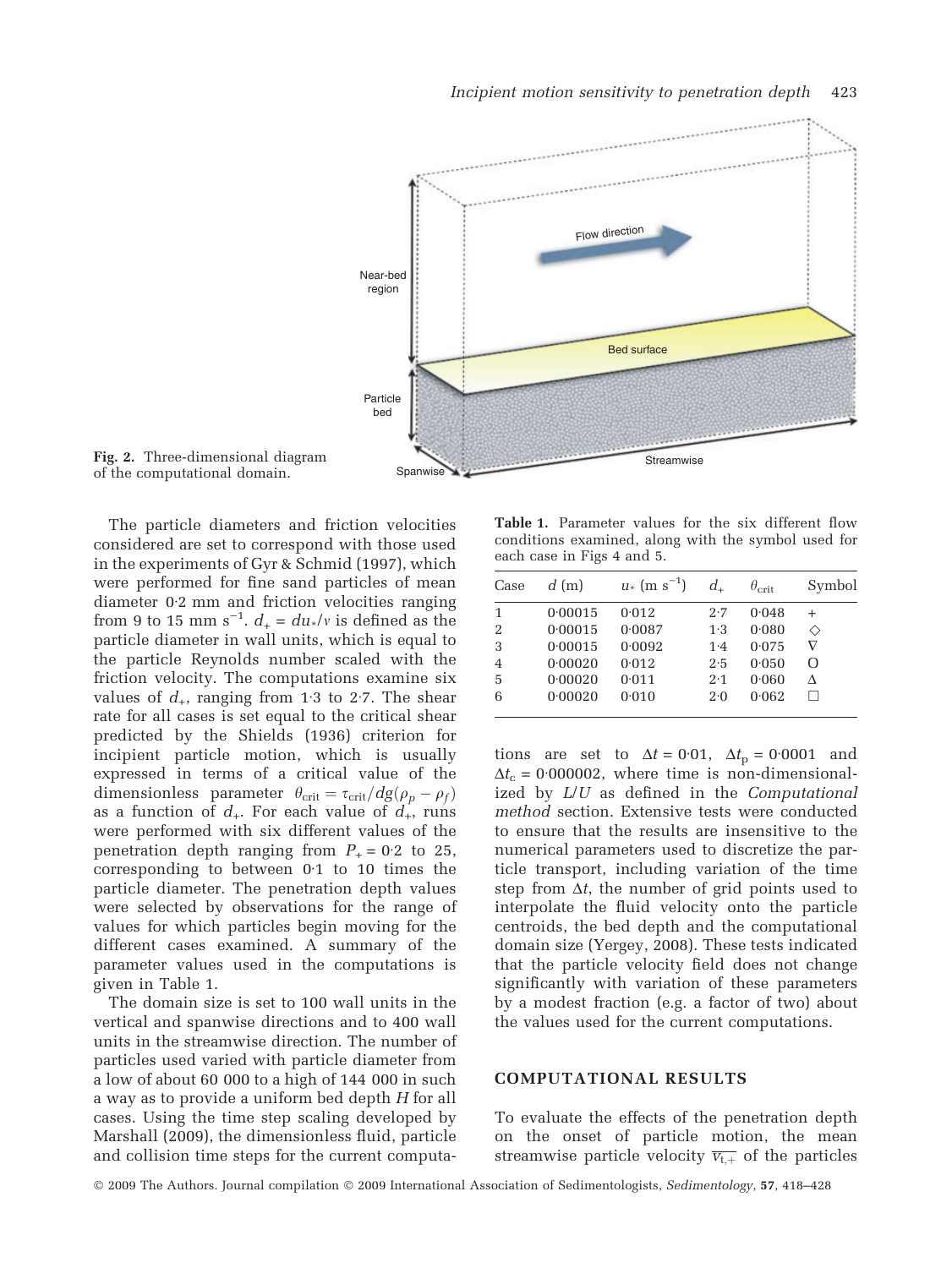

Fig. 3. Mean streamwise velocity of particles on the bed surface for Case 5 with dimensionless penetration depths  $P_+ = 0.36$ , 0.71, 1.4, 3.6, 7.1 and 14.2, corresponding to lines numbered 1, 2, 3, 4, 5 and 6 in the figure, respectively. Dashed lines are for cases for which the particle velocity decreases from its initial value and solid lines are for cases for which the particle velocity increases from its initial value.

at the top of the bed is computed by averaging the velocity of all particles having centroids within two particle diameters of the bed surface. A similar averaging process is performed for multiple sections within the bed from the bottom of the domain up through the highest particle location. Figure 3 shows the computed values of  $\overline{v_{t,+}}$  for Case 5 with the six values of penetration depth considered. There is a small initial value of velocity due to residual vibrations of the particles following settling. For all values of penetration depth except  $P_+ = 3.6$  (the curve numbered '4' in the plot), the particle velocity asymptotes to an approximately steady value, which might be either smaller or larger than the initial velocity. For the case with  $P_+ = 3.6$ , the particle velocity continues to increase throughout the duration of the computation, although it appears to be starting to level out towards the end of the computation. Noting that the velocity scale in this plot is logarithmic, it is apparent that this measure of particle velocity is highly sensitive to the value selected for the penetration depth. In general, the streamwise particle velocity increases as the penetration depth increases. For low values of penetration depth, the mean particle velocity decreases rapidly after the flow is initiated, leading to an asymptotic value for particle velocity that is very small. A value of penetration depth exists in the interval



Fig. 4. Steady-state value of the mean streamwise velocity of particles on the bed surface as a function of penetration depth  $P_+$  for each of the six cases examined. Symbols correspond to the different cases as indicated in Table 1, and the curve is a best fit power law with slope approximately equal to 3.

 $1.4 < P_{+} < 3.6$  at which the trend in particle velocity changes from decreasing with time to increasing with time relative to its initial value. Only for  $P_+$  greater than this value are the particles, on average, accelerated by the fluid flow. Further increase in  $P_+$  causes additional acceleration, resulting in additional increase in particle streamwise velocity.

The steady-state values of the mean streamwise velocity at the top surface for all cases examined are plotted as a function of penetration depth in Fig. 4. Data from the different cases examined are observed to collapse onto a single curve, which is approximately fit for  $P_{+}$  < 10 by a power law of the form  $\overline{v_{t,+}} = CP^3_+$ . For  $P_+ > 10$ , the data appear to deviate from the power-law fit, but the number of data points in this range is small so the precise trend for large  $P_+$  is not clear. As noted previously in this paper and by numerous other investigators, the determination of an incipient motion condition is somewhat arbitrary, depending on the experimental set-up and preciseness of the measurement instrumentation. For very low velocities, issues such as particle roughness and shape can also have a major effect on the particle motion. Figure 4 indicates the high degree of sensitivity that the incipient motion has to penetration depth. For a given symbol in the figure, all parameter values are held constant except the penetration depth, and yet the predicted particle velocity varies by nearly five orders of magnitude.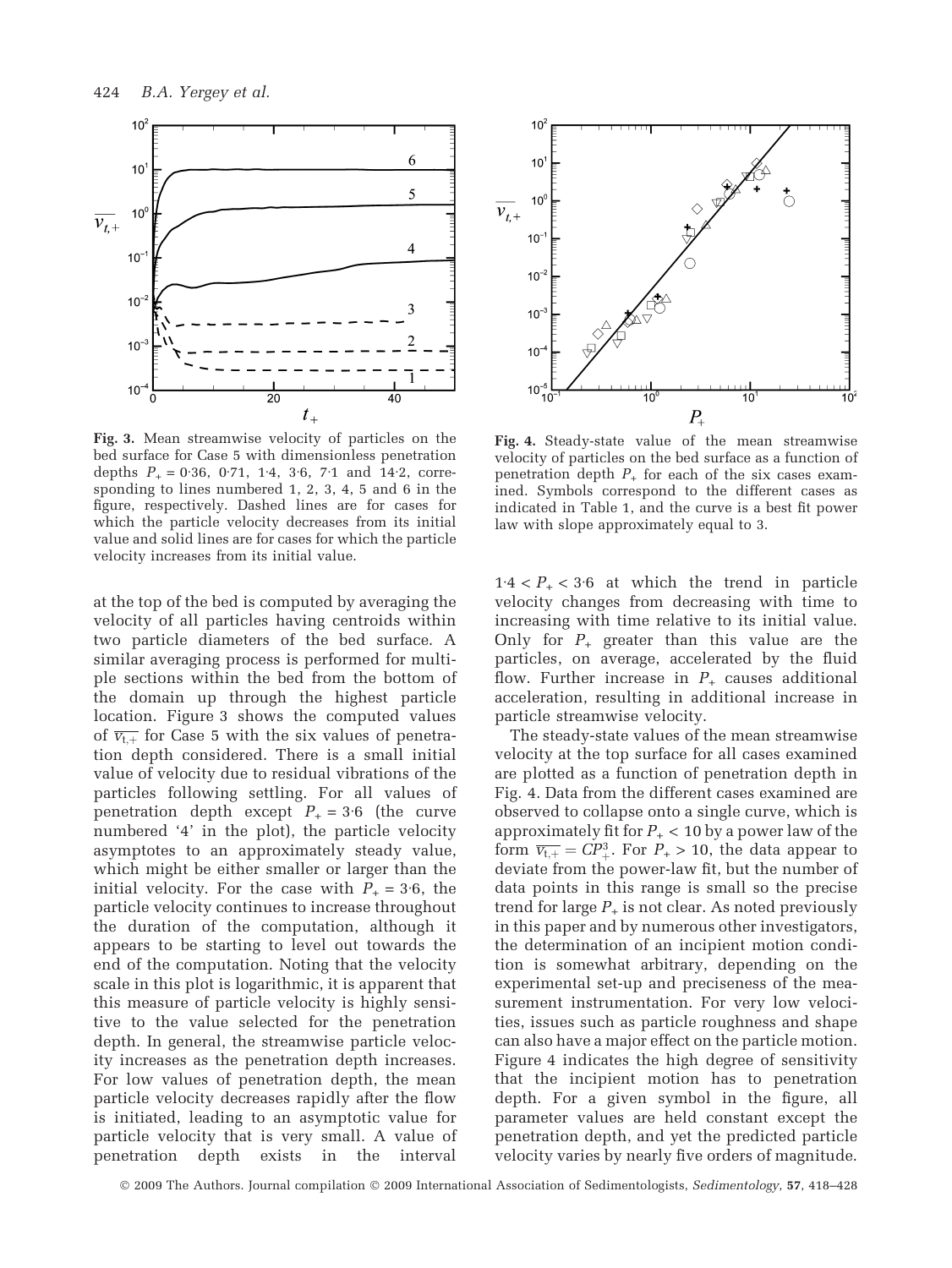The experimental observations of Gyr & Schmid (1997) indicate a dimensionless slip velocity  $u_{0+}$  of about 3.6 at the incipient motion condition in experiments with natural sediment having  $d_{+} \approx 2.2$  and  $u_{*} \approx 1.1$  cm s<sup>-1</sup>. Recalling the result  $P_+ = u_{0+}$  from the Theory for velocity profile within the bed section, the Gyr & Schmid (1997) slip value corresponds to  $P_+ \cong 3.6$ , which from Fig. 4 suggests predicted onset of visible particle motion at  $\overline{v_{t,+}} \cong 0.25$ . For comparison, the mean fluid velocity at the top of the viscous sub-layer within the flat-plate turbulent boundary layer is about  $u_+ \approx 13$  (White, 2006).

Another method of evaluating the numerical results is by reviewing the particle velocities within the bed, where the particle velocity is averaged not just for particles within the top layer, but for multiple slices in the vertical direction. Figure 5 shows examples of the particle velocity profiles within the bed for a penetration depth of  $P_+ = 3.6$ , coinciding with the observed slip velocity from Gyr & Schmid (1997). Because the different cases have different total bed depths and slip velocities for the onset of particle motion, the curves are normalized such that the height within the bed is divided by the total bed depth (where in wall units  $H_+ \equiv Hu_*/v$ ) and the mean particle velocity at the given height is divided by the slip-velocity at the bed surface. The velocity is plotted on a logarithmic scale, such that an exponential velocity profile, such as



Fig. 5. Normalized mean steady-state streamwise particle velocity profiles for four different cases (using symbols defined in Table 1) for penetration depth  $P_+ = 3.6$ . The non-dimensional vertical position  $y_+$  is normalized by the associated non-dimensional particle bed depth, and the non-dimensional mean streamwise particle velocity  $\bar{v_+}$  is normalized by the associated non-dimensional slip velocity  $u_{0,+}$ .

obtained for the fluid in Eq. 8, would appear as a straight line in the plot. The plots are approximately linear in the upper 20% or so of the bed with a rapid decrease in particle velocity, followed by an abrupt change in slope as the velocity decays more slowly through the remaining part of the bed. Of course, these observations for particle velocity decay within the bed are for spheres with no rolling resistance. For natural sediment, the effects of non-spherical particle shape, roughness and rolling resistance may act to suppress particle motion within much of the bed.

Figure 6 shows the fluid and particle velocity profiles for Case 5 for two values of the penetration depth,  $P_+ = 1.4$  and  $P_+ = 3.6$ . For the case with  $P_+ = 1.4$  in Fig. 6A, there is little observable



Fig. 6. Mean steady-state streamwise velocity profile particles (dashed line) and fluid (solid line) for Case 5 with penetration depths (A)  $P_+ = 1.4$  and (B)  $P_+ = 3.6$ .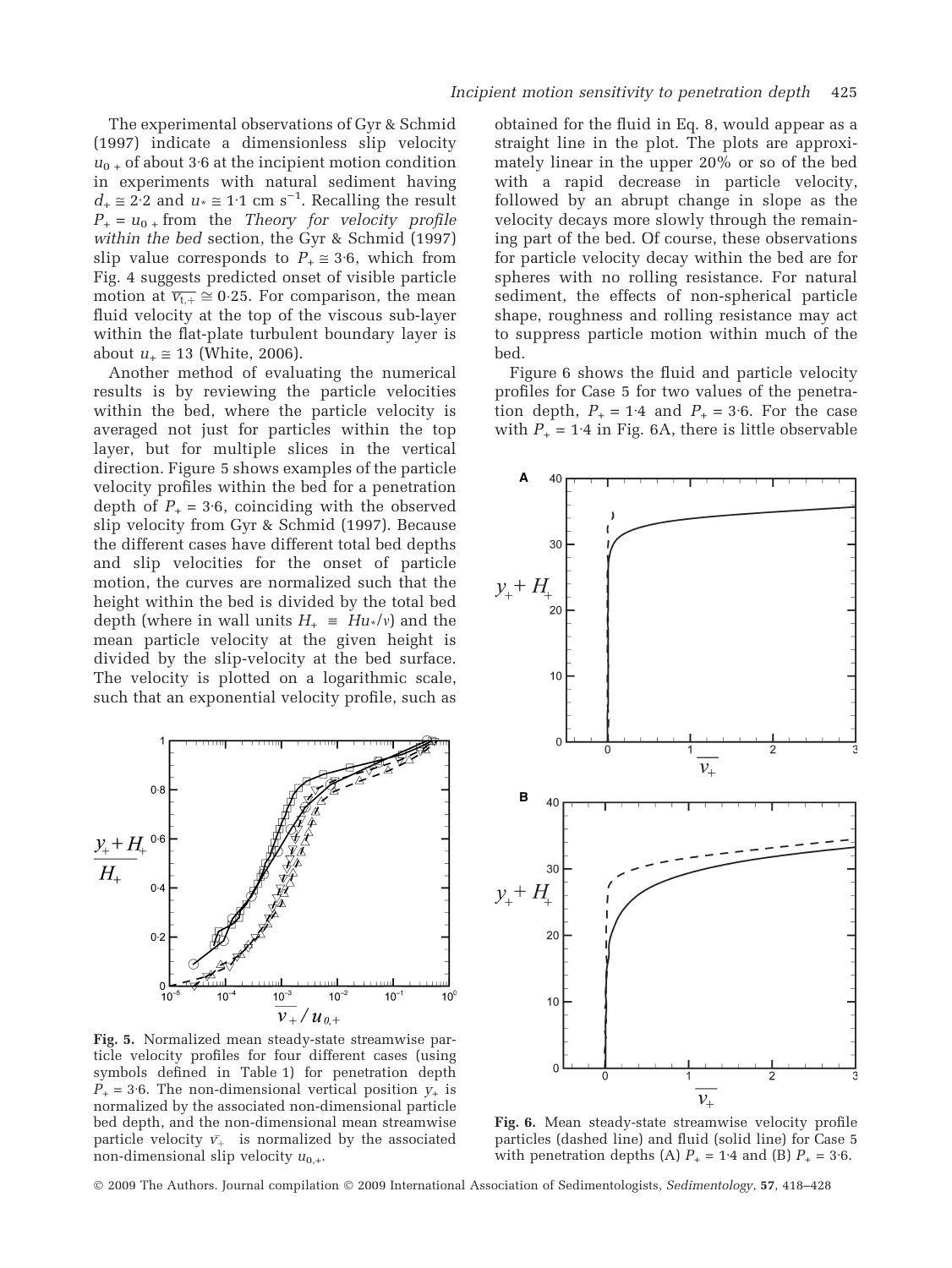#### 426 B.A. Yergey et al.

particle motion. For the case with  $P_+ = 3.6$  in Fig. 6B, the particles move in the direction of the fluid flow, but consistently lag the fluid velocity. The particle velocity appears to nearly vanish (in the scale used for this figure) below a height of  $v_{+} + H_{+} = 28$ , despite the fact that there is significant fluid velocity at this height.

# DISCUSSION AND CONCLUSIONS

The study demonstrates that incipient motion of particles at the bed surface is sensitive to the fluid velocity field within the bed (i.e. the penetration depth) and, hence, to the constitutive makeup of the bed material. The discrete element method (DEM) presented in the current study yields reasonable predictions for particle incipient motion provided that the penetration depth of the fluid velocity profile within the bed is set to a value consistent with experimentally observed values of the slip velocity at the bed surface. Once particles begin moving in the computations, it is observed that the particle velocity within the bed substantially lags the fluid velocity at the same location. While the particle velocity in the upper part of the bed exhibits an exponential decay with depth, the rate of this exponential decay changes abruptly at a certain depth which, in the cases examined here, occurs at a depth below the surface of about 20% of the total bed depth.

It is clear from this study that it is important to include the effect of fluid flow within the bed when developing models for sediment transport using the DEM, even though the fluid velocity within the bed is generally very small. Although in the current study the fluid flow was estimated using a flat bed with stationary particles, in general particle entrainment into the flow, bedload transport and formation of bedforms will all have a significant effect on the near-bed fluid flow. Future DEM models need to be extended and coupled to the fluid velocity computation to accurately model the particle effect on the fluid flow in this near-bed region. This study illustrates a need for more detailed research and modelling efforts on a number of topics in order to advance a new generation of micro-scale sediment transport models. In particular, there is a need for more accurate models of lift force on particles that lie in regions of strong concentration gradient, such as at the top of the particle bed. Furthermore, there is a need for better models of particle effects on the fluid motion which can be used for entrained particles in the bedload layer and for

cases with bedforms and mixtures of sediment of different sizes.

## **NOMENCLATURE**

#### Roman

- B Average conductance of porous medium
- C Coefficient in power law shown in Fig. 4
- d Particle diameter
- D Fluid rate of deformation tensor
- e Particle restitution coefficient
- $E$  Effective elastic modulus of two colliding particles
- $E_p$  Particle elastic modulus<br>f Friction factor for partic
- $f$  Friction factor for particle drag force  $f$  Fluid body force due to particle
- Fluid body force due to particle-fluid interaction
- $F_{\text{crit}}$  Critical sliding resistance force  $[=\mu_f |F_n|]$ <br> $\mathbf{F}_C$  Particle collision force
- $\mathbf{F}_{\text{C}}$  Particle collision force<br> $\mathbf{F}_{\text{d}}$  Drag force on particle
- $\mathbf{F}_{\text{d}}$  Drag force on particle<br> $\mathbf{F}_{\ell}$  Lift force on particle
- Lift force on particle
- $\mathbf{F}_{\text{m}}$  Magnus force<br>  $F_{\text{n}}$  Normal force
- Normal force between two colliding particles
- $F_{\text{nd}}$  Normal dissipative force
- $F_{\text{ne}}$  Normal elastic force
- $F_s$  Sliding resistance force between two colliding particles
- g Gravitational acceleration
- H Bed depth
- $k_N$  Particle spring coefficient in Hertz expression
- K Particle elastic resistance coefficient  $[\equiv k_N/\delta_N^{1/2}]$

$$
L \qquad \text{Fluid length-scale } [=(v/u_*) \times 10^2]
$$

- m Particle mass
- $M<sub>C</sub>$  Particle collision torque
- $M_F$  Particle viscous torque on particle<br> $M_t$  Twisting resistance torque
- Twisting resistance torque
- n Normal vector for collision between two particles
- p Fluid pressure field
- $p$  Finid pressure neid<br>  $P$  Fluid penetration depth  $[\equiv \sqrt{B}]$
- $r_i$  Radius of particle i
- R Effective radius of two colliding particles
- Rep Particle Reynolds number  $[\equiv |\mathbf{v} \mathbf{u}|d/v]$ <br>S Fluid shear rate
- Fluid shear rate
- St Particle Stokes number  $[\equiv \rho_p d^2 U/18 \mu L]$ t Time
- $t<sub>S</sub>$  Unit vector in the direction of sliding
- $\Delta t$  Fluid time step  $[= O(L/U)]$
- $\Delta t_{\rm p}$  Particle time step [=  $O(d/U)$ ]
- $\Delta t_{\rm c}$  Collision time step  $[=O(d(\rho_{\rm p}^2/E_{\rm p}^2U)^{1/5})]$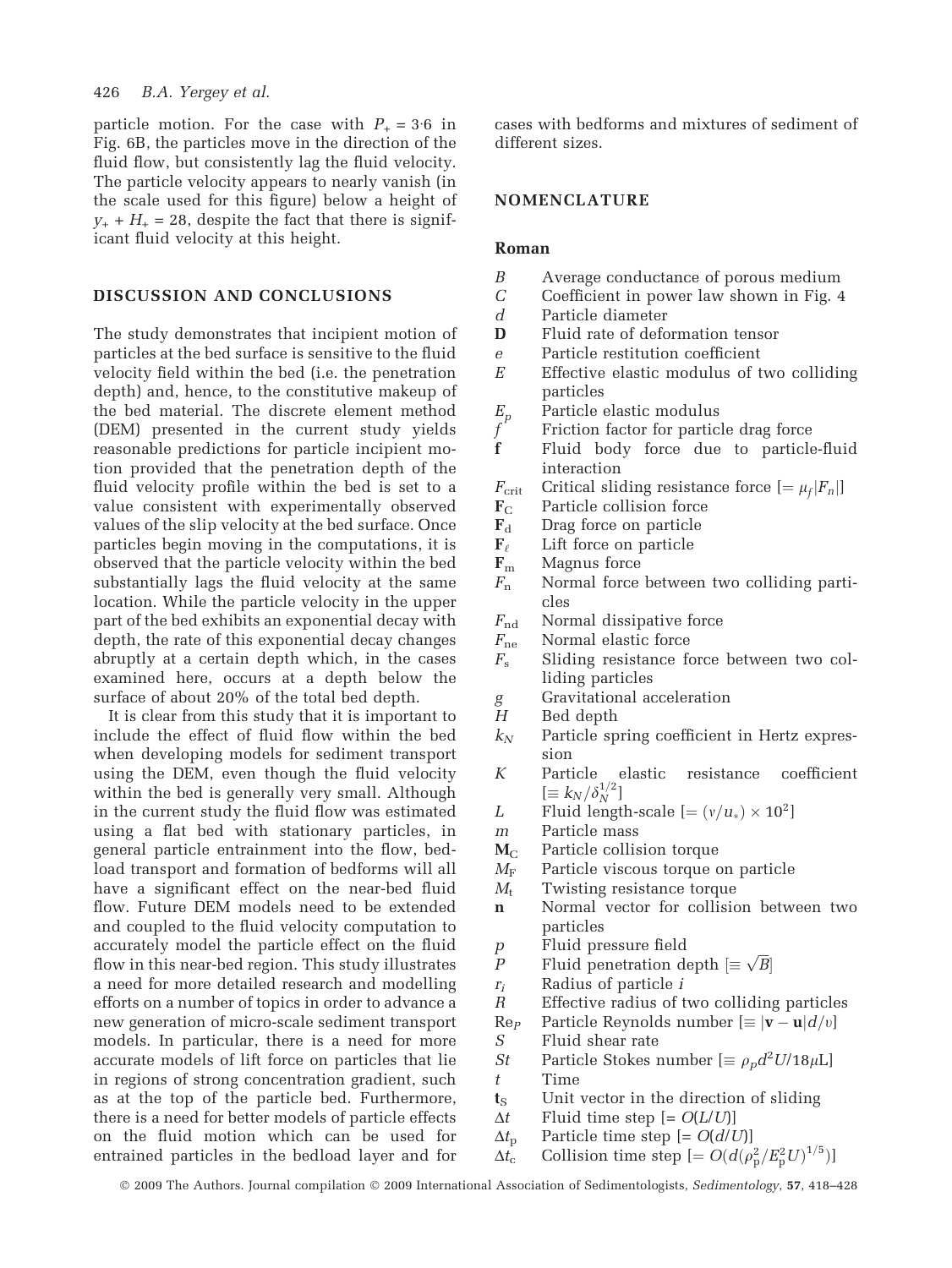- u Spatially averaged fluid velocity vector
- $u_0$  Slip velocity at bed surface
- $u_*$  Friction velocity  $[$  =  $(\tau_w/\rho_f)^{1/2}]$
- U Fluid velocity scale  $\left[ = u^* \right]$
- v Particle velocity field
- $v_R$  Relative velocity between two particles  $\left[ = \mathbf{v}_i - \mathbf{v}_i \right]$
- $\overline{v_{t,+}}$  Average dimensionless particle velocity within bed top layer (of width 2d)
- x Co-ordinate tangent to bed surface in direction of mean flow
- $x_i$  Centroid of particle *i*
- y Co-ordinate normal to bed surface
- z Co-ordinate tangent to bed surface in crossstream direction to mean flow

#### Greek

| $\alpha$ | Coefficient in lift force equation           |  |  |
|----------|----------------------------------------------|--|--|
|          | $[\equiv \omega d/2 \mathbf{v}-\mathbf{u} ]$ |  |  |
|          |                                              |  |  |

- $\bar{\alpha}$ Coefficient in dissipation term
- $\chi$  Density ratio [  $\equiv \rho_f/\rho_p$ ]
- $\delta_N$  Particle overlap
- $\varepsilon$  Void fraction  $[ = 1 \phi]$
- $\phi$  Particle concentration field
- $\eta_N$  Dissipation coefficient  $[=\alpha (mk_N)^{1/2}]$
- $\mu$  Fluid viscosity
- $\mu_f$  Particle friction coefficient
- $\lim_{\nu}$  Fluid kinematic viscosity  $\left[ \equiv \mu/\rho_f \right]$
- $\theta_{\text{crit}}$  Fiuld Kinematic viscosity  $l \equiv \frac{\mu \rho_f}{\rho_p \rho_f}$
- $\rho_f$  Fluid density
- $\rho_{\rm p}$  Particle density
- $\tau_{\text{crit}}$  Critical wall stress for incipient motion (as defined by Shields)
- $\tau_{\rm w}$  Wall shear stress
- $\omega$  Vorticity magnitude  $[\equiv |\omega|]$
- $\omega$  Averaged fluid vorticity vector  $[ \equiv \nabla \times \mathbf{u}]$
- $\Omega$  Particle rotation rate

#### **Subscripts**

+ Non-dimensionalized by turbulent wall units [Eq. 8]

#### REFERENCES

- Acrivos, A. and Chang, E. (1986) A model for estimating transport quantities in two-phase materials. Phys. Fluids, 29, 3–4.
- Bear, J. (1988) Dynamics of Fluids in Porous Media. Dover Publications, New York.
- Beavers, G.S. and Joseph, D.D. (1967) Boundary conditions at a naturally permeable wall. J. Fluid Mech., 30, 197–207.
- Brinkman, H.C. (1947) A calculation of the viscous force exerted by a flowing fluid on a dense swarm of particles. Appl. Sci. Res., 1, 27–34.
- Chang, Y. and Scotti, A. (2003) Entrainment and suspension of sediments into a turbulent flow over ripples. J. Turbulence, 4, 019-1–019-22.
- Chen, X. and Chiew, Y.-M. (2004) Velocity distribution of turbulent open-channel flow with bed suction. J. Hydraul. Eng., 130, 140–148.
- Crowe, C., Sommerfeld, M. and Tsuji, Y. (1998) Multiphase Flows with Droplets and Particles. CRC Press, Boca Raton, FL, pp. 95–99.
- Cundall, P.A. and Strack, O.D.L. (1979) A discrete numerical model for granular assembles. Geotechnique, 29, 47–65.
- Darcy, H. (1856) Les fontaines publiques de la ville de Dijon. Dalmont, Paris.
- Dey, S. and Papanicolaou, A. (2008) Sediment threshold under stream flow: a state-of-the-art review. KSCE J. Civil Eng. 12, 45–60.
- Di Felice, R. (1994) The voidage function for fluid-particle interaction systems. Int. J. Multiphase Flow, 20, 153–159.
- Drake, T.G. and Calantoni, J. (2001) Discrete particle model for sheet flow sediment transport in the nearshore. J. Geophys. Res., 106(C9), 19859–19868.
- Egiazaroff, I.V. (1950) Coefficient f de la force d'entrainment critique des materiaux par charriage. Proceedings of Academy of Sciences, Armenian Soviet Socialist Republic, Translation Number 499, Electricité de France Service des Etudes et Récherches Hydrauliques, Paris, France.
- Fenton, J.D. and Abbott, J.E. (1977) Initial movement of grains on a stream bed: the effect of relative protrusion. Proc. R. Soc. London A, 352, 523–537.
- Foster, D.L., Bowen, A.J., Holman, R.A. and Natoo, P. (2006) Field evidence of pressure gradient induced incipient motion. J. Geophys. Res., 111, C05004.1–C05004.8.
- Fries, J.S. (2007) Predicting interfacial diffusion coefficients for fluxes across the sediment-water interface. J. Hydraul. Eng., 133, 267–272.
- Fries, J.S. and Trowbridge, J.H. (2003) Flume observations of enhanced fine-particle deposition to permeable sediment beds. Limnol. Oceanogr., 48, 802–812.
- Gyr, A. and Schmid, A. (1997) Turbulent flows over smooth erodible sand beds in flumes. J. Hydraul. Res., 35, 525–544.
- Hammond, F.D.C., Heathershaw, A.D. and Langhorne, D.N. (1984) A comparison between Shield's threshold criterion and the movement of loosely packed gravel in a tidal channel. Sedimentology, 31, 51–62.
- Hertz, H. (1882) Über die Berührung fester elastische Körper. J. reine und angewandte Mathematik, 92, 156–171.
- James, D. and Davis, A. (2001) Flow at the interface of a model fibrous porous medium. J. Fluid Mech., 426, 47–72.
- Joseph, G., Zenit, R., Hunt, M. and Rosenwinkel, A. (2001) Particle-wall collisions in a viscous fluid. J. Fluid Mech., 433, 329–346.
- Larson, R.E. and Higdon, J.J.L. (1986) Microscale flow near the surface of two-dimensional porous media. Part 1. Axial flow. J. Fluid Mech., 166, 449–472.
- Larson, R.E. and Higdon, J.J.L. (1987) Microscale flow near the surface of two-dimensional porous media. Part 2. Transverse flow. J. Fluid Mech., 178, 110–136.
- Ling, C. (1995) Criteria for incipient motion of spherical sediment particles. J. Hydraul. Eng., 121, 472–478.
- Marshall, J.S. (2006) Effect of shear-induced migration on the expulsion of heavy particles from a vortex core. Phys. Fluids, 18, 113301-1–113301-12.
- Marshall, J.S. (2007) Particle aggregation and capture by walls in a particulate aerosol channel flow. J. Aerosol Sci., 38, 333–351.